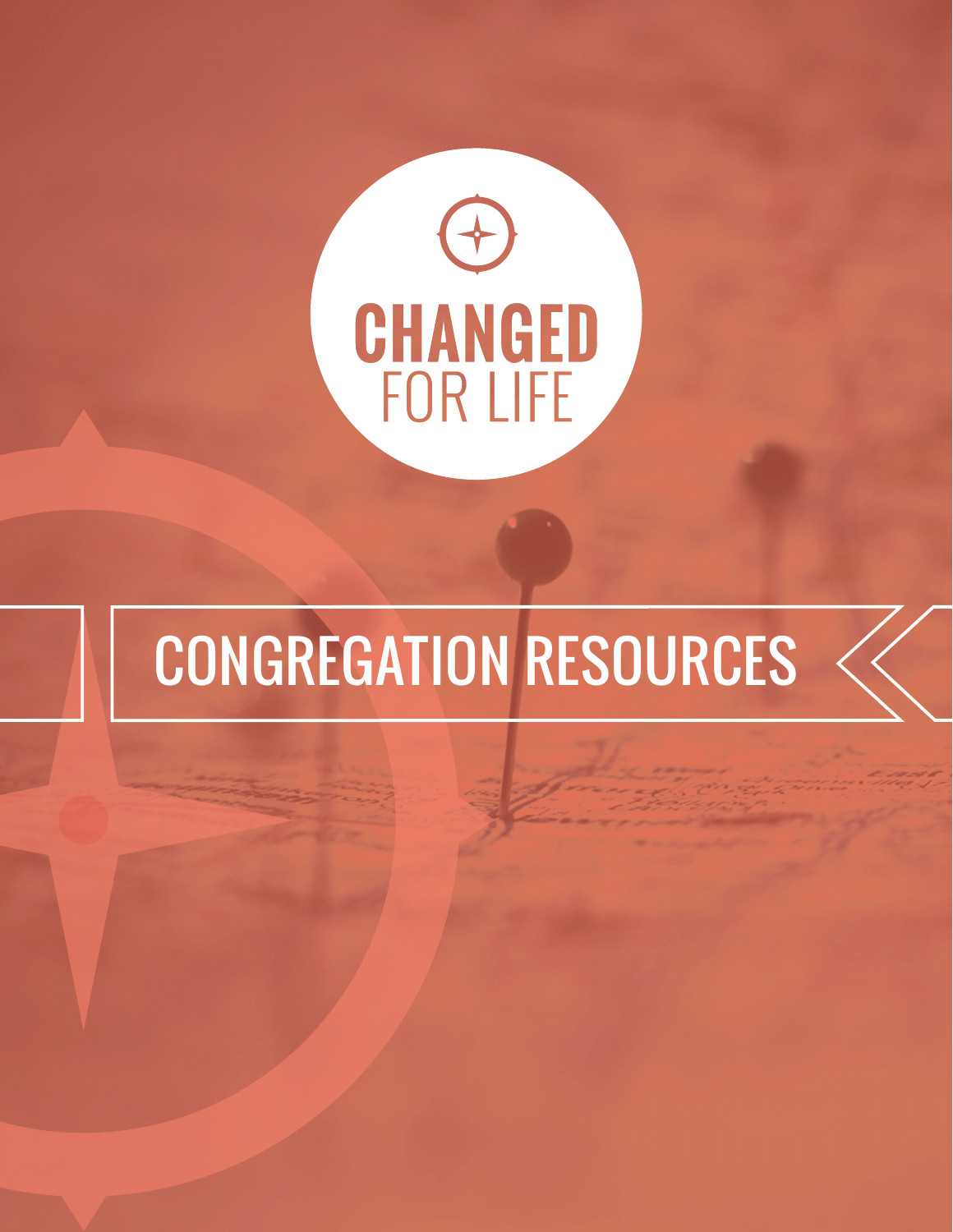## **DNGREGATION PRE-DECISION PRAYER GUIDE**

Congregation Resources

- Pray for leaders discerning whether or not to engage in a short-term mission experience.
- Seek that we might be wise stewards of the time and money God has given us.
- Pray that we might challenge conventional wisdom (i.e. we always do a trip every year; we have to go overseas to minister).
- Pray for a relationship to develop that could extend far into the future and where the STM team, host, and partner agency could experience lasting change.
- Pray for clear motivation and the ability to discern the role we could play joining in the work of God already occurring at the host location.
- Seek God's direction in what the purpose of the mission trip would be.
- God desires change in our hearts. Pray for that in the decision-making process.

#### **Pray through Scripture**

*"Then Jesus came to them and said, 'All authority in heaven and on earth has been given to me. Therefore go and make disciples of all nations, baptizing them in the name of the Father and of the Son and of the Holy Spirit, and teaching them to obey everything I have commanded you. And surely I am with you always, to the very end of the age.'"* 

(Matt. 28:18-20)

*"It is not good to have zeal without knowledge, nor to be hasty and miss the way."* (Prov. 19:2)

*"A farmer went out to sow his seed. As he was scattering the seed, some fell along the path, and the birds came and ate it up. Some fell on rocky places, where it did not have much soil. It sprang up quickly, because the soil was shallow. But when the sun came up, the plants were scorched, and they withered because they had no root. Other seed fell among thorns, which grew up and choked the plants. Still other seed fell on good soil, where it produced a crop—a hundred, sixty or thirty times what was sown. He who has ears, let him hear."*

(Matt. 13:3-9)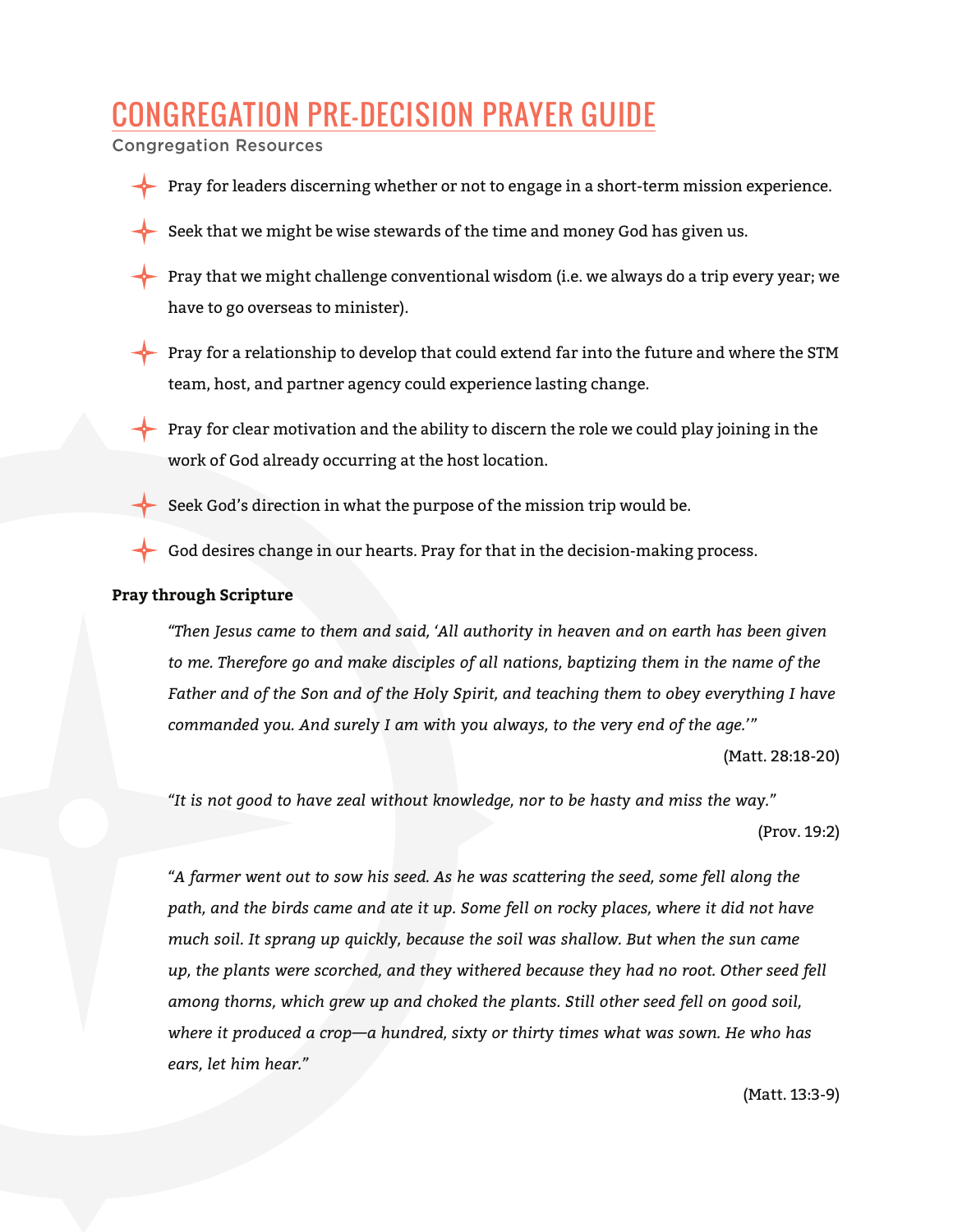*"Wake up, sleeper, rise from the dead, and Christ will shine on you. Be very careful, then, how you live—not as unwise but as wise, making the most of every opportunity, because the days are evil."* (Eph. 5:14-16)

*"Examine yourselves to see whether you are living in the faith; test yourselves. . . . Christ Jesus is in you." (2 Cor. 13:5)*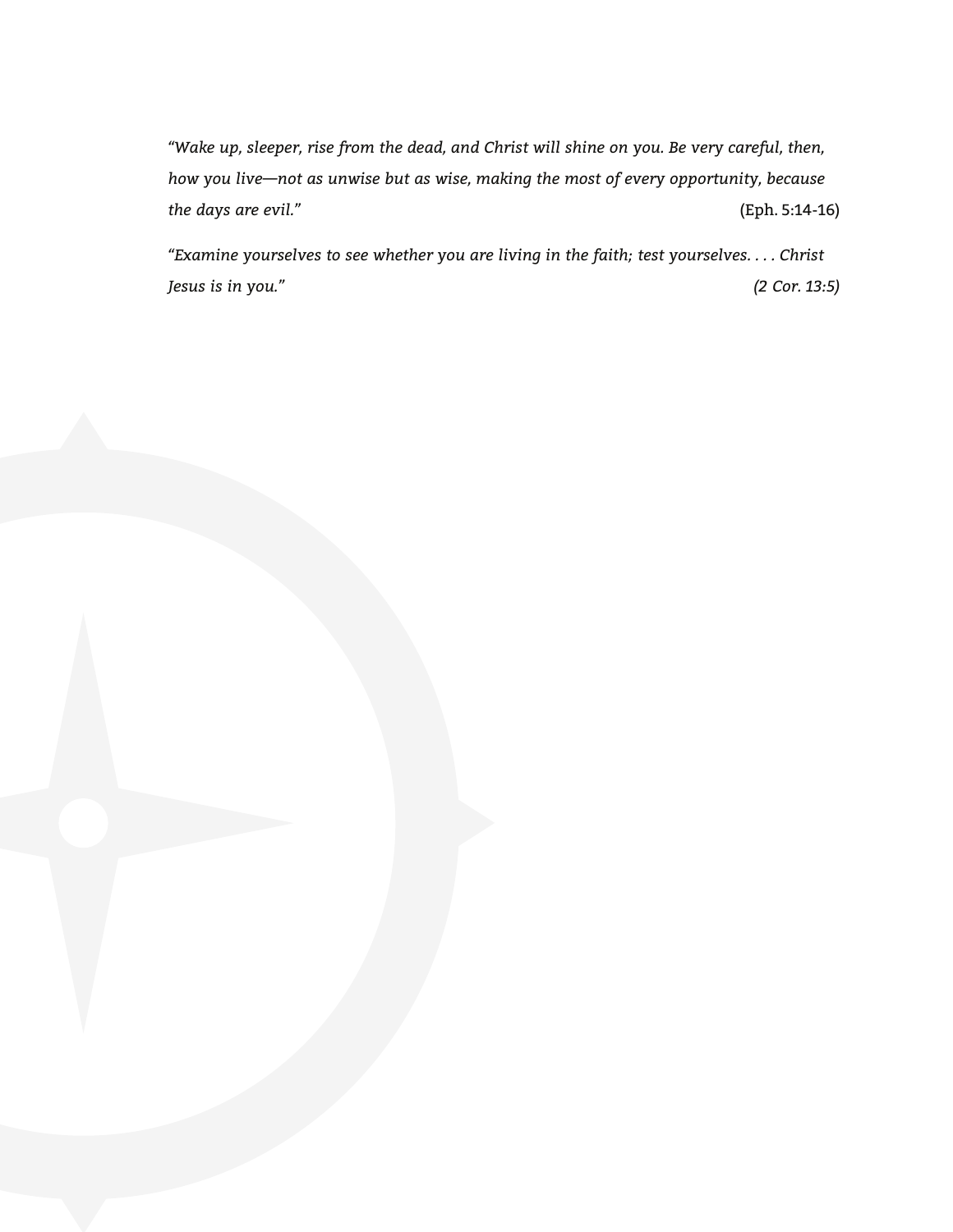### Commissioning Congregation Resource

**Scripture:** Joshua 1:7-9

#### **Litany:**

**Pastor:** God, we thank you for allowing us to be a part of your redemptive plan and your work on earth.

**STM Team:** We enter into this mission experience with humility as a part of God's work already taking place in *(name host location.)* 

**Congregation:** We pray that all involved will experience life-long change and growth.

**Pastor:** We pray for the STM team to be fully present, poised to listen, and open to God's leading in partnership.

**Congregation and STM team:** Help us to see ourselves and others with open hearts. Prepare us to minister alongside God and our global neighbors in God's great mission. Help us to set aside our own agendas. Teach us to stand in the gap, sacrifice our own self-interest, be willing to become a minority, and work toward creating a peace-filled society.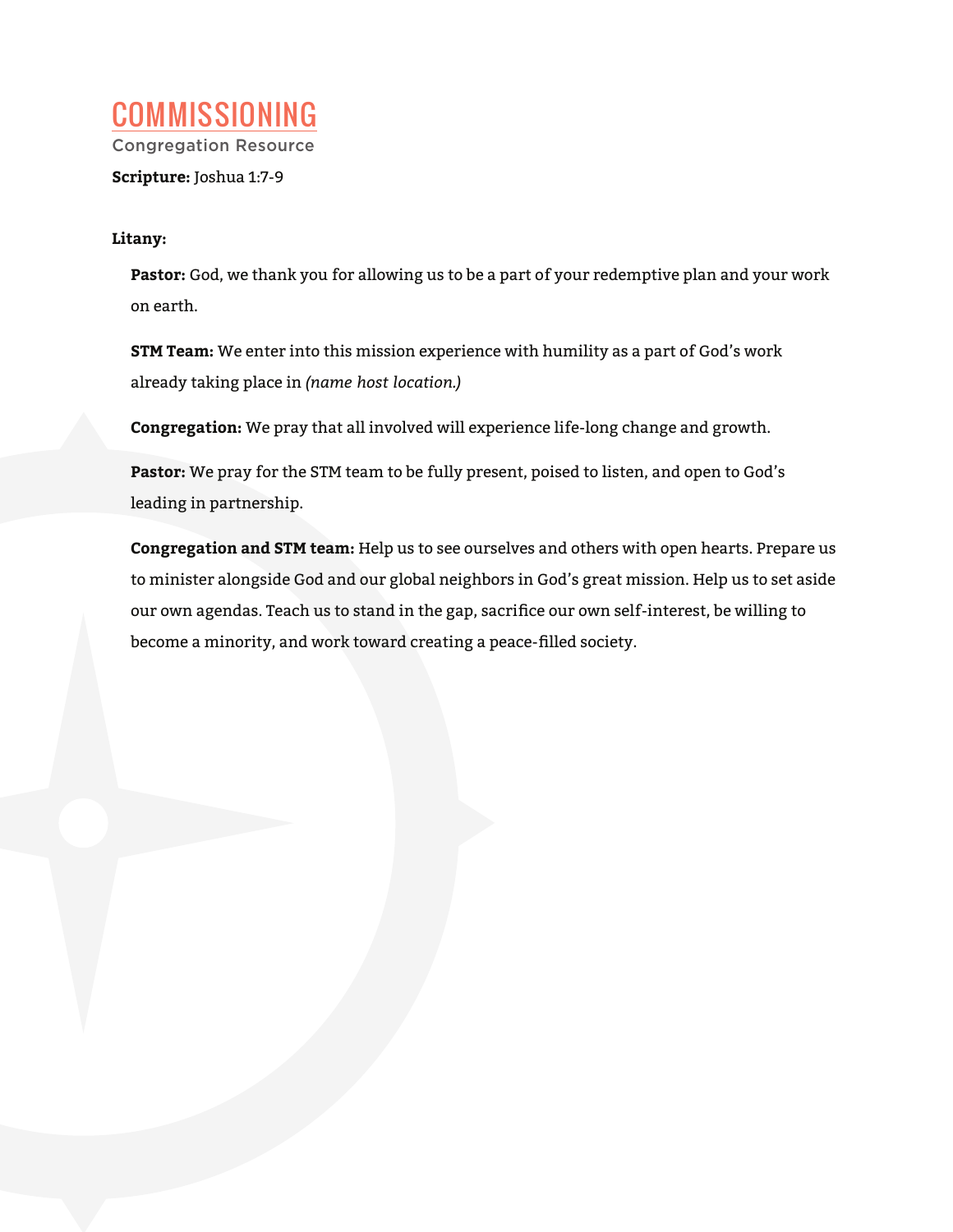## **PRAYER PARTNERS**

#### **Congregation Resources**

STM team participants need encouragement and accountability to truly experience change and growth. Partner each member of the short-term mission team with a congregation member. They will commit to holding one another up in prayer and praying together that all those involved would be changed for life.

| <b>Mission Trip Participant</b>                                                                                                                                                                                                                                                                                                                                                                                                                                         | <b>Congregation Member</b> |
|-------------------------------------------------------------------------------------------------------------------------------------------------------------------------------------------------------------------------------------------------------------------------------------------------------------------------------------------------------------------------------------------------------------------------------------------------------------------------|----------------------------|
| 1: $\overline{\phantom{a}}$                                                                                                                                                                                                                                                                                                                                                                                                                                             |                            |
|                                                                                                                                                                                                                                                                                                                                                                                                                                                                         |                            |
|                                                                                                                                                                                                                                                                                                                                                                                                                                                                         |                            |
| $\mathcal{A}:\underline{\hspace{2.5cm}}$                                                                                                                                                                                                                                                                                                                                                                                                                                |                            |
|                                                                                                                                                                                                                                                                                                                                                                                                                                                                         |                            |
|                                                                                                                                                                                                                                                                                                                                                                                                                                                                         |                            |
|                                                                                                                                                                                                                                                                                                                                                                                                                                                                         |                            |
|                                                                                                                                                                                                                                                                                                                                                                                                                                                                         |                            |
|                                                                                                                                                                                                                                                                                                                                                                                                                                                                         |                            |
|                                                                                                                                                                                                                                                                                                                                                                                                                                                                         |                            |
| 10:                                                                                                                                                                                                                                                                                                                                                                                                                                                                     |                            |
| $11:$ $\overline{\phantom{a}}$ $\overline{\phantom{a}}$ $\overline{\phantom{a}}$ $\overline{\phantom{a}}$ $\overline{\phantom{a}}$ $\overline{\phantom{a}}$ $\overline{\phantom{a}}$ $\overline{\phantom{a}}$ $\overline{\phantom{a}}$ $\overline{\phantom{a}}$ $\overline{\phantom{a}}$ $\overline{\phantom{a}}$ $\overline{\phantom{a}}$ $\overline{\phantom{a}}$ $\overline{\phantom{a}}$ $\overline{\phantom{a}}$ $\overline{\phantom{a}}$ $\overline{\phantom{a}}$ |                            |
| 12:                                                                                                                                                                                                                                                                                                                                                                                                                                                                     |                            |
|                                                                                                                                                                                                                                                                                                                                                                                                                                                                         |                            |
| 14:                                                                                                                                                                                                                                                                                                                                                                                                                                                                     |                            |
|                                                                                                                                                                                                                                                                                                                                                                                                                                                                         |                            |
|                                                                                                                                                                                                                                                                                                                                                                                                                                                                         |                            |
| 17:                                                                                                                                                                                                                                                                                                                                                                                                                                                                     |                            |
| 18:                                                                                                                                                                                                                                                                                                                                                                                                                                                                     |                            |
|                                                                                                                                                                                                                                                                                                                                                                                                                                                                         |                            |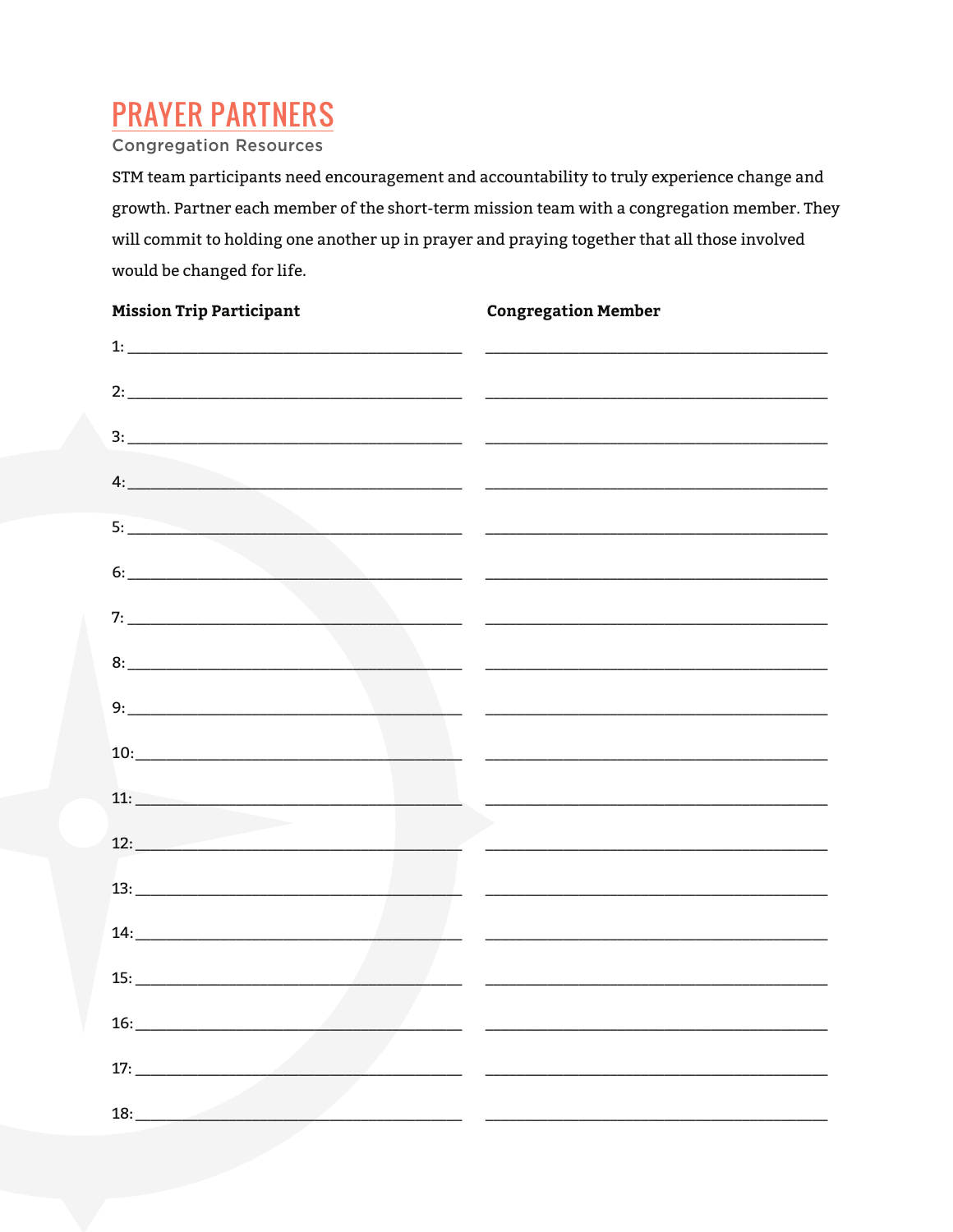| <b>Mission Trip Participant</b> | <b>Congregation Member</b> |
|---------------------------------|----------------------------|
| 19:                             |                            |
|                                 |                            |
| 20:                             |                            |

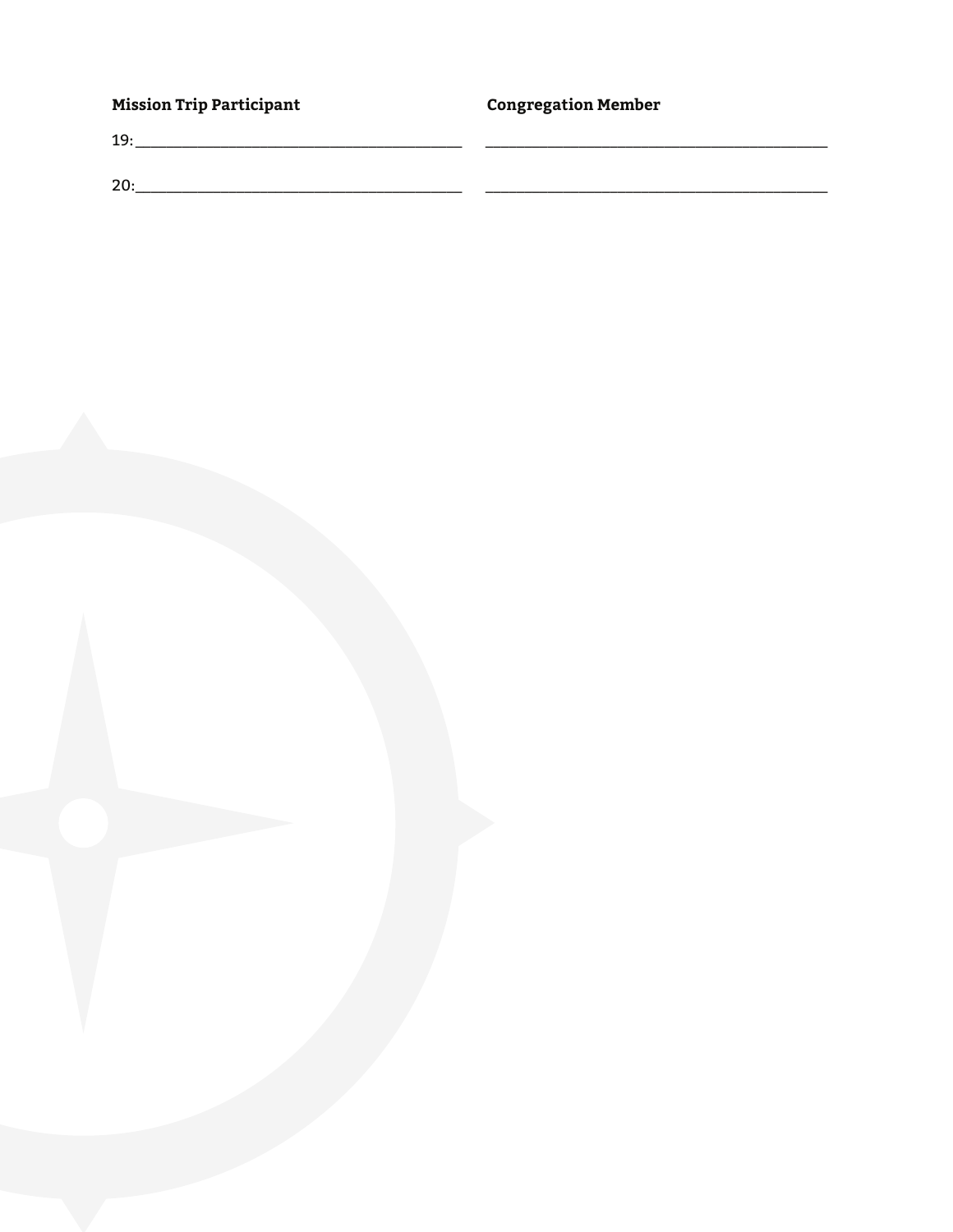## Pre-trip Prayer Guide

Congregation Resources

#### **Session 1: Changed for Life**

Pray that all those involved with the STM team, the host group or partner agency, and the congregation would be changed for life by the partnership. Ask that the hearts of everyone on the STM team would be open to ministering alongside the work already being done in host location.

#### **Session 2: Missio Dei**

Pray that all those involved with the STM team, host group or partner agency, and the congregation would be changed for life by the partnership. Thank God that we can be connected to his work that has been going on from the beginning of time. Pray that God would give the STM team eyes to see what God is already doing in the host location.

#### **Session 3: Global Contrasts**

Pray that all those involved with the STM team, host group or partner agency, and the congregation would be changed for life by the partnership. Pray that everyone would grow in the knowledge of global contrasts. Pray that all hearts would be softened by this knowledge and that a passion would move in us to participate in God's work.

#### **Session 4: Cultural Intelligence**

Pray that all those involved with the STM team, host group or partner agency, and the congregation would be changed for life by the partnership. Pray for the STM team to be sensitive to their host culture and the people they encounter. Pray that everyone could offer that same respect to the people we encounter in our everyday lives.

#### **Session 5: Poverty Is a Reality**

Pray that all those involved with the STM team, host group or partner agency, and the congregation would be changed for life by the partnership. When seeing others' poverty, help us all to address the brokenness in our own lives. Pray for a partnership that might help alleviate the suffering that our brothers and sisters experience globally.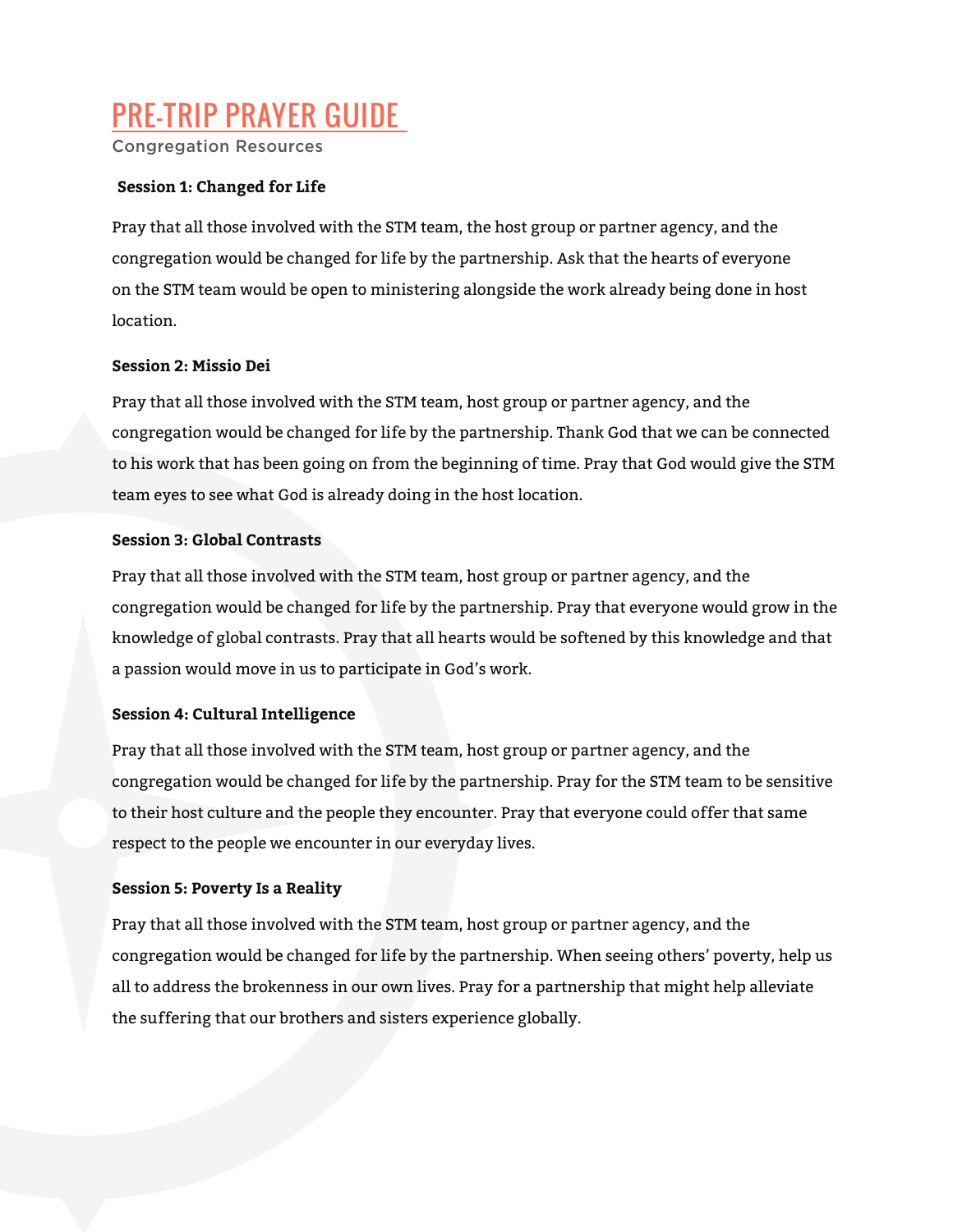#### **Session 6: Poverty and Development**

Pray that all those involved with the STM team, host group or partner agency, and the congregation would be changed for life by the partnership. Pray that the STM team could address poverty the way Jesus did. Seek for justice to be done and for the STM team to understand their role as a partnership with the host group.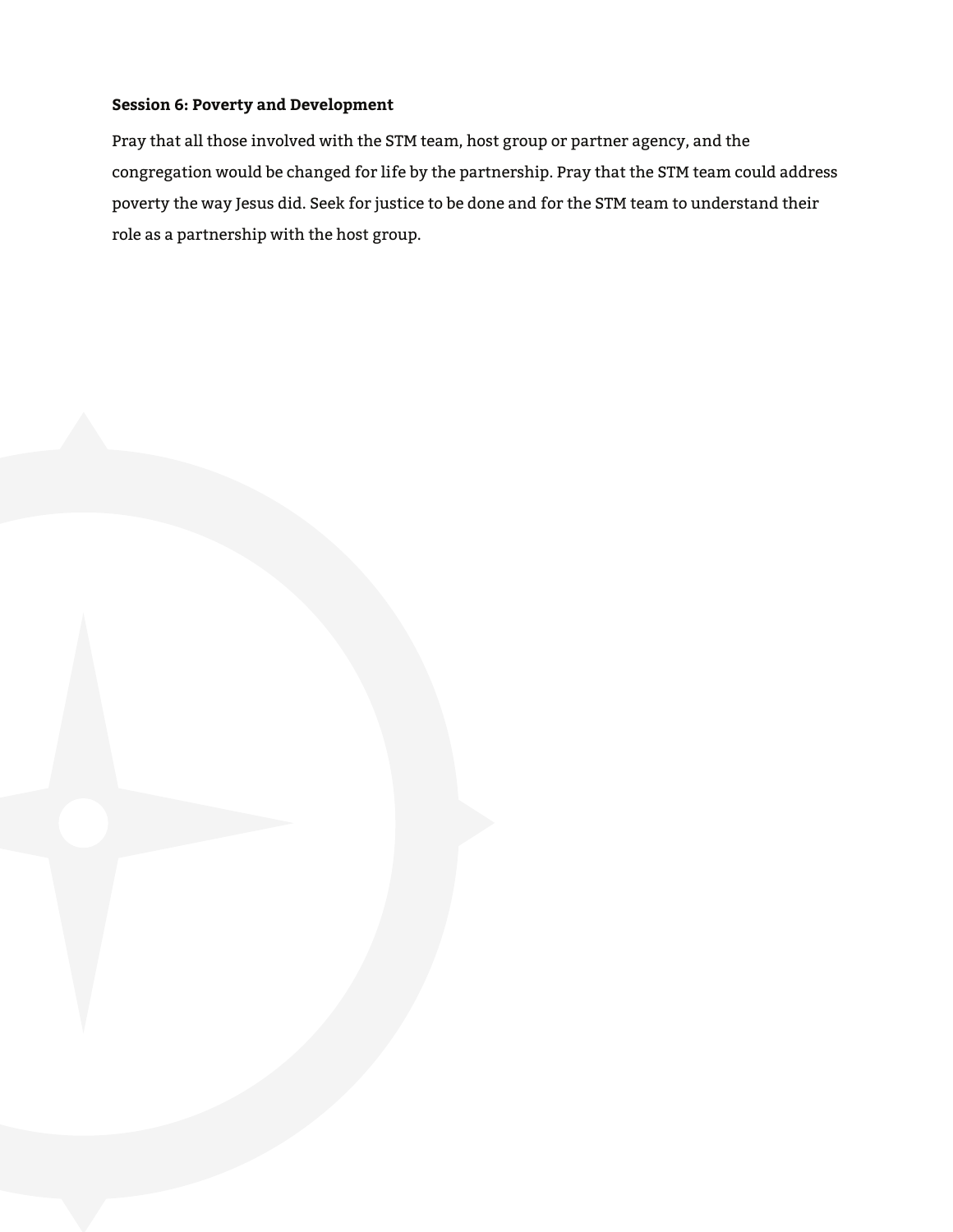## Prayer Guide During STM Experience

Congregation Resource

Fill out specific dates and requests with team leaders ahead of the trip.

Make copies (or send via email and Facebook) of the daily prayer guide for the congregation to join in prayer over the team during the trip.

#### **Example:**

**Pre-field:** Pray for the team leaders as they prepare to lead the team as they travel.

**Day 1:** Pray for safe travel. The team leaves at (time) on (date) and expects to arrive in (host location) at (time).

**Day 2:** Pray for the STM team and the host group to become better acquainted. Pray for hearts to be open to what God wants to teach. Pray for the first day of partnership projects and for teamwork between groups.

**Day 3: (example of a specific request)** Through a team update we learned the area is expecting heavy rain today. Pray that the projects the teams began can continue despite the weather. Pray for meaningful conversations to occur between groups about how we can continue to support one another after the trip.

#### **Ideas:**

- Share prayers that specifically address what the team will be doing that day.
- Continually ask that both groups might be changed for life through the experience.
- If you receive team updates, adjust requests accordingly (weather, challenges, praises, concerns).
- Continually pray for the host group to be encouraged through the STM team, and for the team to listen to and respect the host group.
- Pray for STM team members by name and for the host group by name.
- Thank God for the opportunity to be a part of his redemptive work in the world.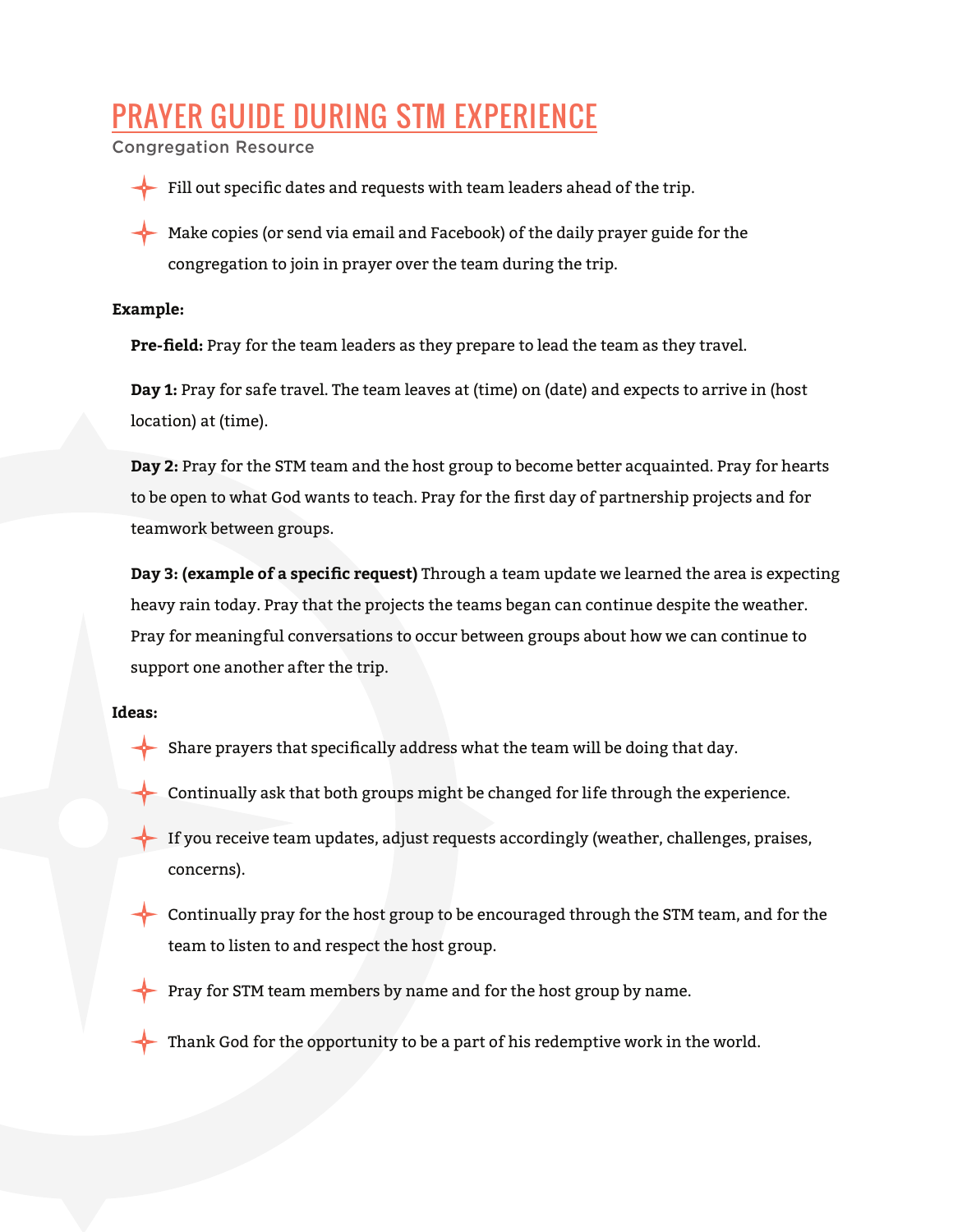## Post-Trip Resources

#### Congregation Resource

Make space for the STM team to share their experience with the congregation, allowing conversation for how the entire congregation can be changed for life by continued relationship with the host group.

#### **Dedicate a service to sharing about the STM experience:**

The group could share about the STM experience and introduce the congregation to the host group and its ministries.



- The STM team could create visuals to share with the congregation.
- Consider doing a Skype chat with the host group.

#### **Consider keeping prayer partners praying together after the trip:**

- Partners continue praying together for the continued partnership between the two groups.
- Offer prayer support to STM trip participants to continue using their gifts in the congregation and community.

#### **Congregational prayer:**

- List the top praises and needs of the host group to keep before the congregation.
- See Prayer List Calendar Resource for additional ideas.

#### **Continued partnership:**

- Share with the congregation how the two groups hope to continue the partnership.
- Help congregation members find partnership goals they would like to be involved in.
- Connect congregation members with STM trip members who are leading each initiative.
- Consider inviting congregation members to attend the STM team's post-trip assessment meetings.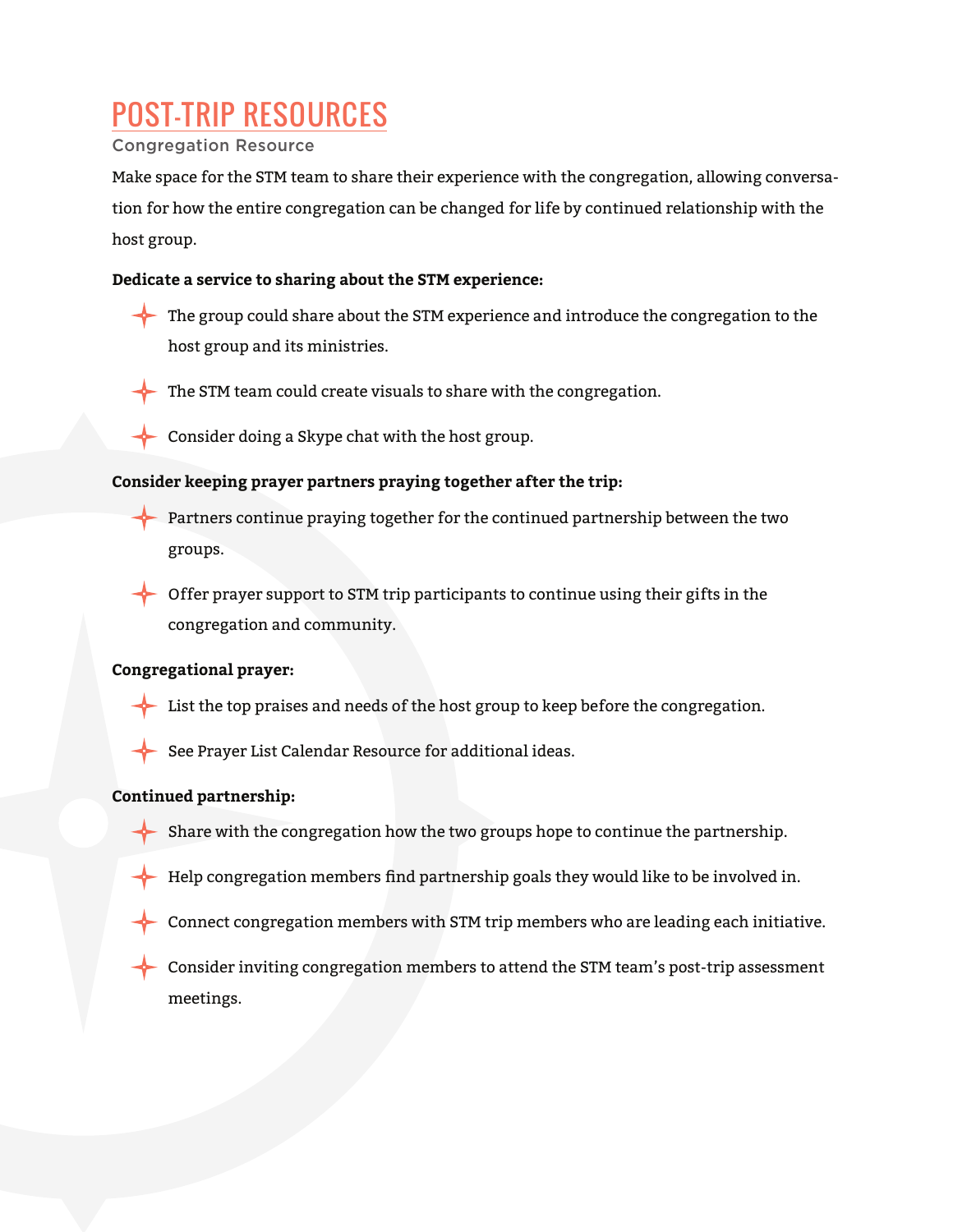## **NISTRY OPPORTUNITIES**

Congregation Resources

Brainstorm ideas for the STM team to find space to minister in the congregation and local community after the trip.

#### **Examples:**

- A team member enjoyed praying with an elderly community member in Honduras. That team member could be paired with someone from a local nursing home and pray with that person regularly. They could also commit to praying for the host community together.
	- Another team member loved leading worship on the trip. Can you make room on the worship team to welcome that person in?
- When a local leader talked about farming injustices in the community, a team member thought about it for days afterwards. Is there an advocacy group they could join that addresses labor inequalities?
- Another team member's favorite memory was making tortillas with a single mother and her three children. Is there a single mom in the neighborhood that could use help cooking one night of the week and would love the company of a shared meal?
- A team member found great joy in the relationships she built with the children in the host community. Could she teach within the congregation or be paired up in a community mentoring program?

#### **Serving the Congregation:**

- Where do gifts and interests align with congregational needs?
- How can you connect STM team members with congregation teams?

#### **Serving the Community:**

- Where do gifts and interests align with community needs?
- How can you connect STM team members with community partners?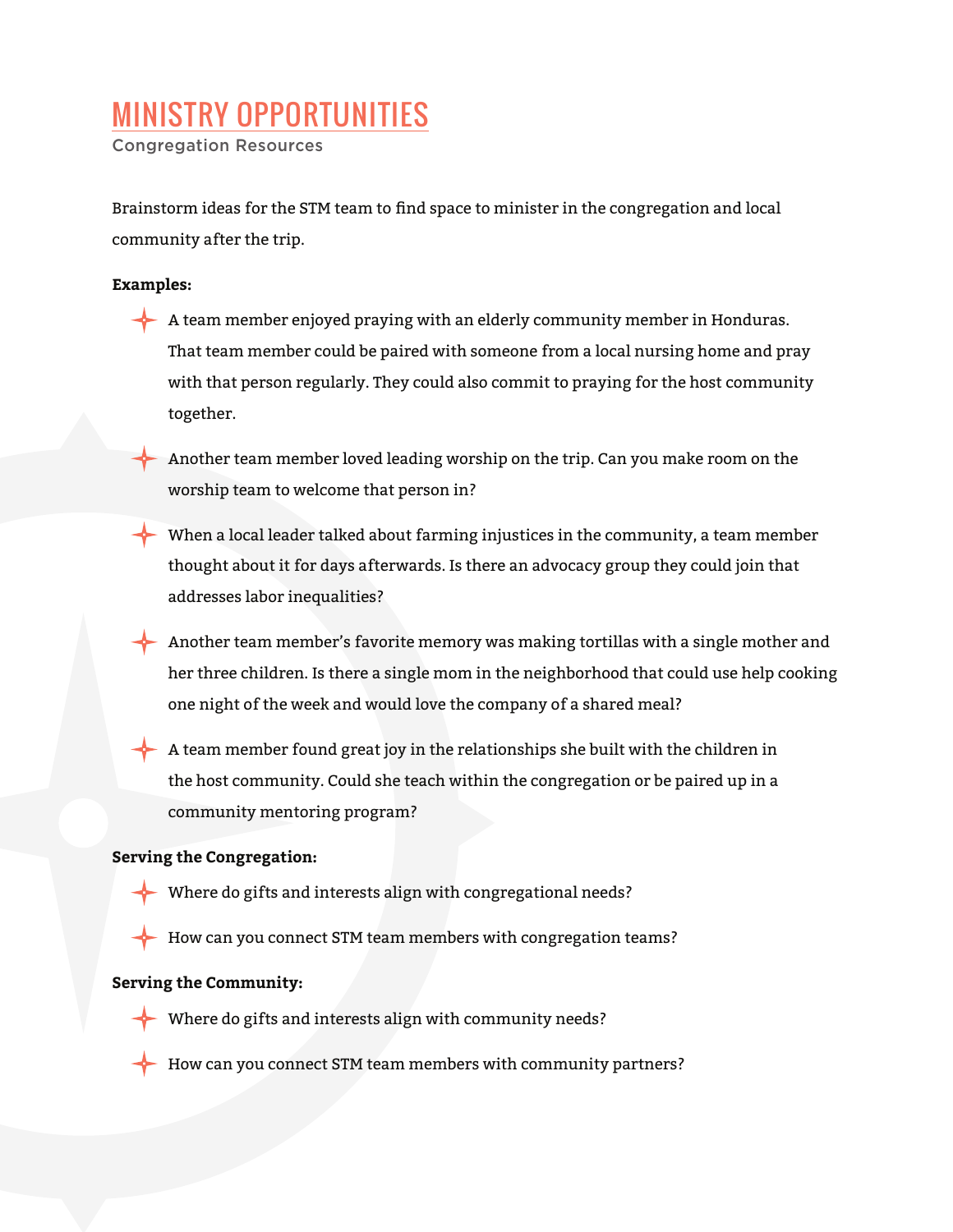#### **Drawing the Congregation in:**

Can you share STM team members' stories to inspire congregation members to practice using their gifts in the community and congregation?

Are there STM team members who might like to serve alongside a congregational member? Congregational members who would partner well with an STM team member?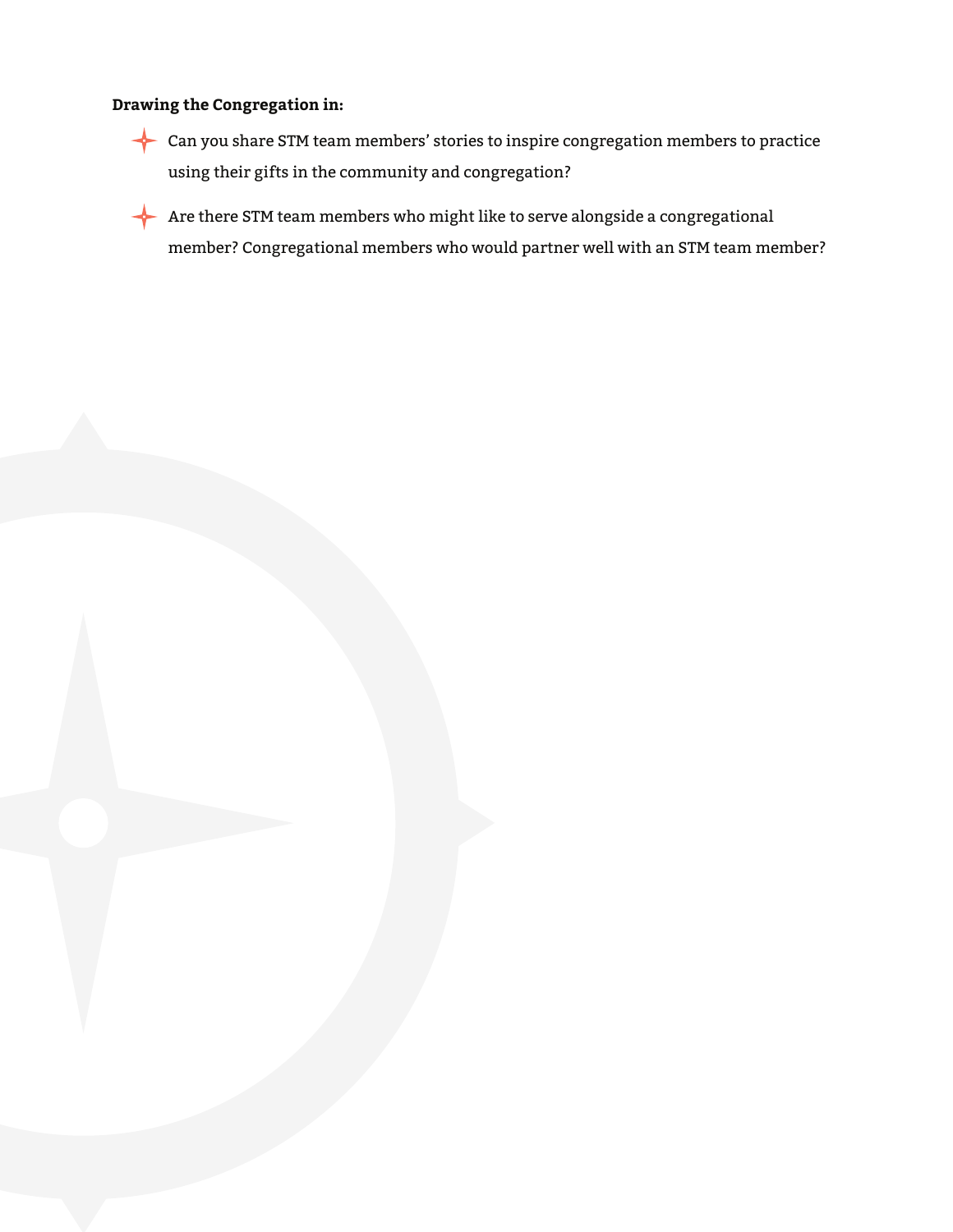## Prayer Calendar

Congregation Resources (STM team can fill in details post-trip on blank calendar template.)

- 1. Pray to continue to be part of God's mission in the world.
- 2. Ask God to deepen your congregation's cultural intelligence.
- 3. Pray for your specific host location.
- 4. Pray for your specific host organization.
- 5. Pray for your host's partner organizations.
- 6. Pray that we might listen and give voice to others.
- 7. Pray that we might approach mission with humility.
- 8. Thank God for including us in his work.
- 9. Pray for the partnership to strengthen and evolve.
- 10. Pray for goals to be refined and made stronger as time passes.
- 11. Pray for the people of the host location by name.
- 12. Pray for discernment in how often to visit.
- 13. Pray for our gifts to be given freely to the congregation.
- 14. Pray for our gifts to be given freely to our local community.
- 15. Help us to stand in the gap beside our neighbors.
- 16. Teach us to accept supporting roles.
- 17. Help our knowledge of poverty to affect our everyday actions.
- 18. Pray for lasting heart change.
- 19. Help us accept the slow process of growth and be committed to it.
- 20. Deepen the relationships of our partnership.
- 21. Teach us to be intentional, thoughtful, and gentle in our mission work.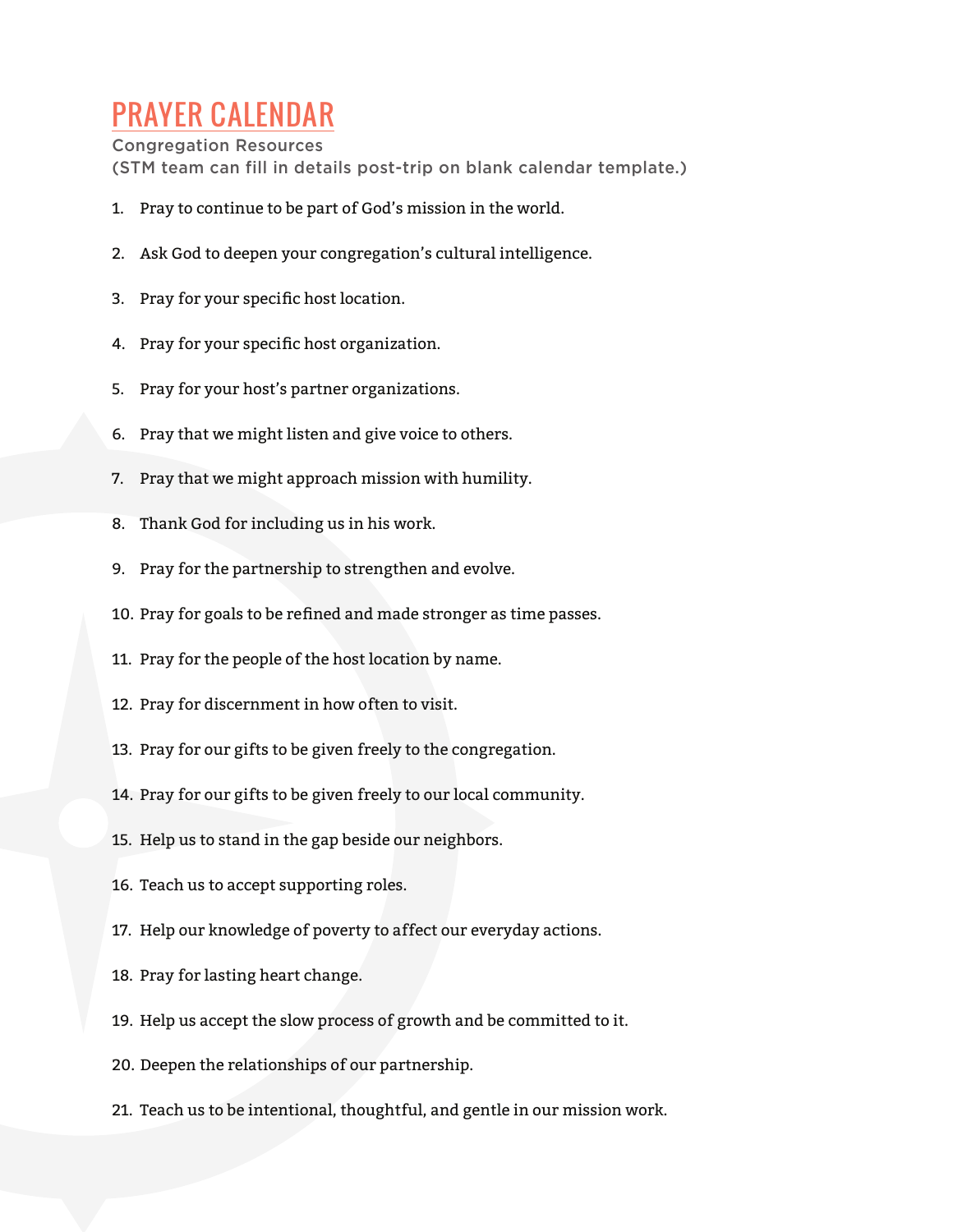22. Thank God for the new things he is teaching.

23. Thank God for the changes he allows to take place in our hearts.

24. Show us how to seek justice for the oppressed, allowing them a voice.

25. Thank God for our hosts and their hospitality.

26. Thank God that our hosts would allow reciprocal ministry.

27. Thank God that his redemptive plan continues despite our weaknesses.

28. Thank God for the diversity of his people and our planet.

29. Open our eyes to ways we unknowingly contribute to injustice.

30. Help us to be sensitive to global contrasts when making consumption decisions.

31. Teach us to not allow assumptions to guide our actions.

32. Help us to be mindful of those we interact with.

33. Help us to remember we are stewards, not owners.

34. Pray that we may remain faithful to our host location and God's mission in that place.

35. Pray that in our busy lives, we can be present.

36. Pray for each specific partnership goal.

37. Pray for God to wake up the church to the needs of the world.

38. Pray that we might exercise stewardship to make the most of every opportunity.

39. Help us to be mindful that God is close to all of his creation.

40. Pray that we can offer each other accountability and encouragement.

41. Teach us to represent Christ with humility.

42. Teach us to be mindful and adaptable to the needs of those we serve.

43. Pray for the stress of material poverty to be lessened through the partnership.

44. Pray for the places of brokenness in your own life.